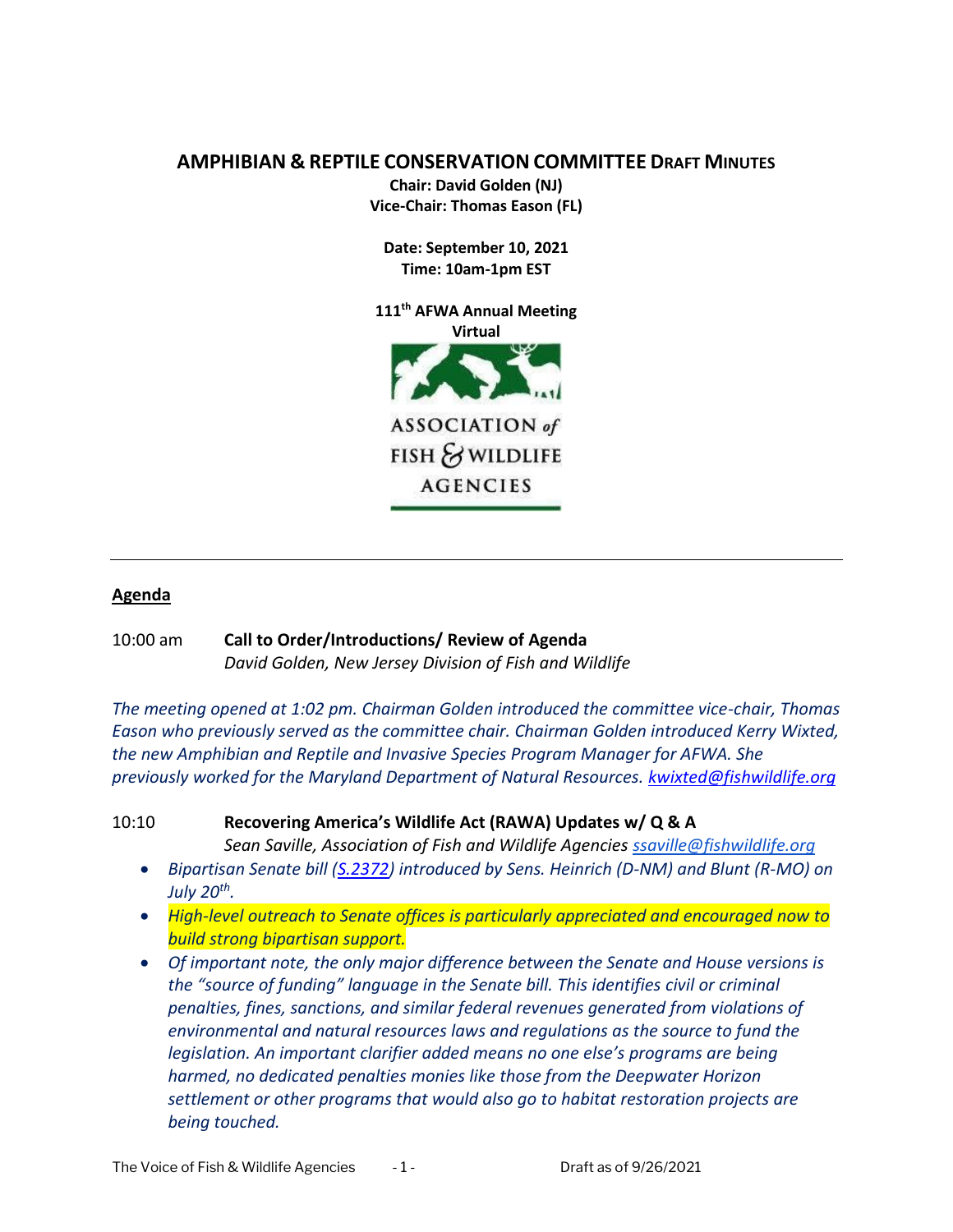- *Reports show that funding annually averages out to about \$2.9B over past 5-years and \$1.9B over the past 10 yrs.*
- *The stage is set for full House committee markup this fall and there ar[e110 bipartisan](https://www.congress.gov/bill/117th-congress/house-bill/2773/cosponsors?searchResultViewType=expanded)  [cosponsors.](https://www.congress.gov/bill/117th-congress/house-bill/2773/cosponsors?searchResultViewType=expanded)*
- *Advocacy and outreach tools can be found under the "More Resources" tab on the home page [HERE](https://ournatureusa.com/) ; Partners can be found here:<https://ournatureusa.com/our-partners/>*
- *View the latest messaging, resources, and other campaign materials, see the Alliance online toolkit [HERE](https://drive.google.com/drive/folders/19oOPZlljZtND4VO6aYxEyWQuc-E9g28T)*

# 10:15 **Partners in Amphibian and Reptile Conservation (PARC) and the Amphibian and Reptile Conservancy (ARC) Briefing**

*Michelle Christman, PARC* [michelle\\_christman@fws.gov](mailto:michelle_christman@fws.gov)

- *Timber Rattlesnake Conservation Action Plan (TRCAP) now available*
- *DEITT group*
- *Amphibian Week is first week in May; will focus on outreach for amphibians*
- *PARCAS could be a future item to discuss with the committee*
- *ARC has new executive director: JJ Apodaca*
- 10:30 **Transportation Opportunities**  *Maggie Ernest Johnson, Association of Fish and Wildlife Agencies [mjohnson@fishwildlife.org](mailto:mjohnson@fishwildlife.org)*
	- *Hosting quarterly calls on wildlife and transportation issues; the last call was in August and the next will be on November 10; please contact Maggie if interested in joining in*
	- *The Infrastructure bill (HR 364, S1931, HR 3684)*
	- *DOT funding could be a possible RAWA match funding source*
- 10:35 **BSAL Update and Next Steps** *Michael Adams, USGS Amphibian Research and Monitoring Initiative [mjadams@usgs.gov](mailto:mjadams@usgs.gov)*
	- *Covered Bsal and concerns for North American salamanders*
	- *20 taxonomic groups (200+spp) of salamanders listed as injurious with bans on import*
	- *FWS working on a final rule*
	- *There is a need for policy tools, awareness, and early detection*
	- *Drew Dittmer asked about PIJAC pushback and whether a review of state regulations that allow interstate transportation of salamanders as bait has been conducted*
	- *Kate Parsons mentioned that connections to law enforcement will be key*
	- *Michelle Christman mentioned there is a federal Bsal taskforce and suggested creating a state taskforce that could work with them*
	- *Chairman Golden suggested forming a Bsal Working Group; Thomas Eason made a motion and Tom Jones seconded it*
	- *Action: A Bsal Working group will be formed; Kerry Wixted will send out a notice to committee members to ask for someone to serve as a chair and to solicit working group members.*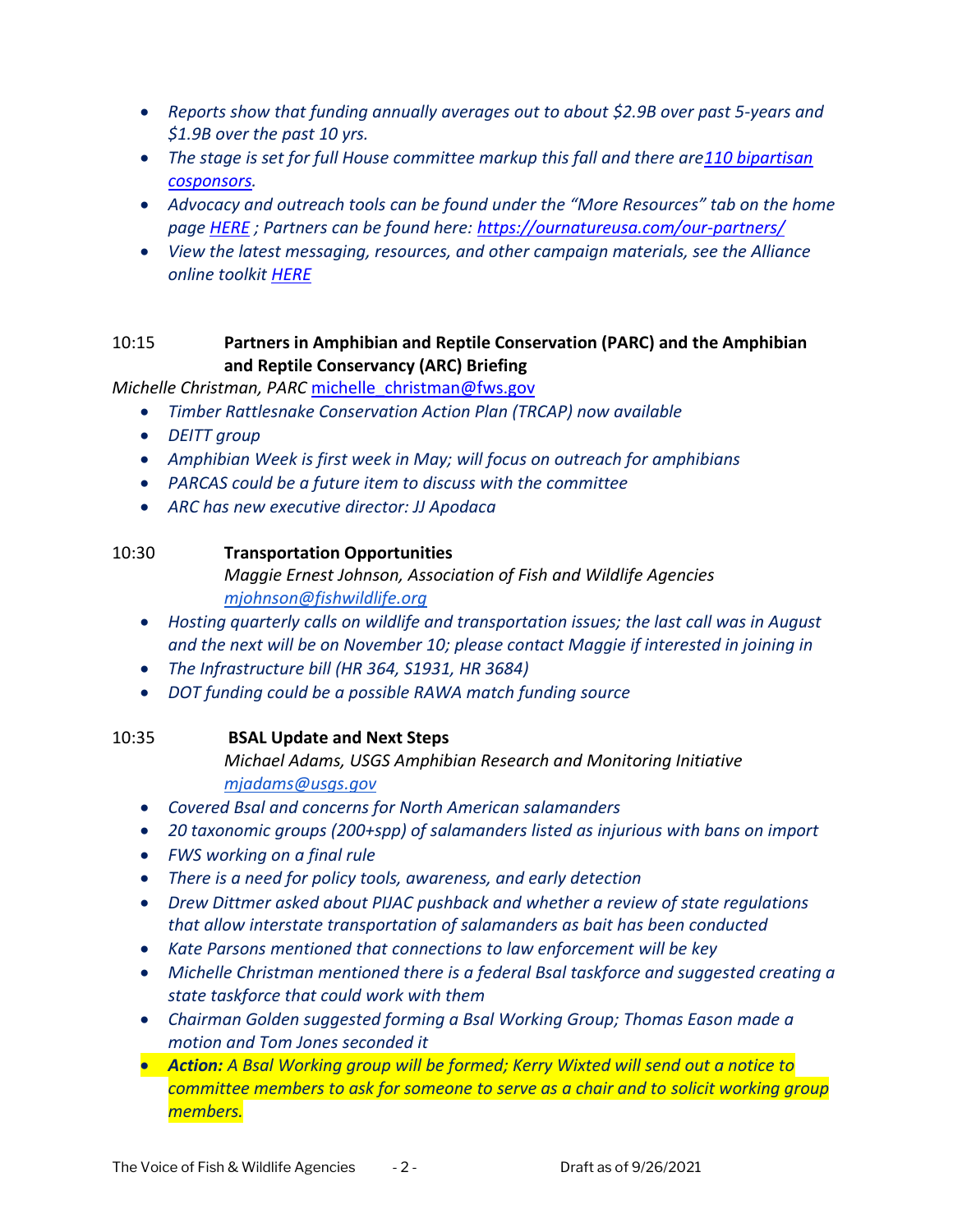# 10:45 **Rhode Island Update**

*Scott Buchanan, Rhode Island Division of Fish and Wildlife [scott.buchanan@dem.ri.gov](mailto:scott.buchanan@dem.ri.gov)* 

- *Scott covered herp diversity in RI; the herp program began in 2018 and is funded primarily by SWG*
- *[Amphibians of Rhode Island book](http://www.dem.ri.gov/programs/fish-wildlife/publications/amphibians.php) now available*
- *Updated [herp regulations](https://regulations.justia.com/states/rhode-island/title-250/chapter-60/subchapter-00/part-9/250-ricr-60-00-9-15/)*
- *Works with University partners on road mortality hotspots, diamondback terrapin telemetry, wood turtle surveys and telemetry*
- *HerpObserver created with Survey 1-2-3*
- *Used volunteer monitoring to conduct diamondback terrapin point count surveys; number of observations increased with surveys*
- *Used eyeshine surveys to monitor for spadefoot toads; built artificial pools in historically occupied areas & released rescued spadefoots into them*

# 11:00 **USGS Herp Tool**

*Michelle Jeffries, USGS* [mjeffries@usgs.gov](mailto:mjeffries@usgs.gov)

- *Provided an overview of the Amphibian and Reptile Species Distribution Explorer tool*
- *Used data from TNC, BLM, etc to create boundaries while species data from USGS GAP analysis project and IUCN*
- *Allows for creation of species list for county, state, ecoregion & more which should be useful for resource managers and the general public*
- *Tool is not yet public as they are still tailoring the tool for partner needs; the finest scale for distribution is county scale and is based off publicly available data, so it should not be an issue with aiding poachers*
- *Action: Kerry Wixted will set up a meeting with Michelle and interested committee members to go through a more thorough demo and beta test of the tool.*

# 11:15 **Break**

# 11:20 **CITES update**

*Carolyn Caldwell, MAFWA CITES Technical Work Group Representative*

- *Virtually no activities in 2020 as treaty not prepped for non-face-to-face meetings*
- *2021 included virtual meetings with lots of participation but complicated to complete items*
- *In the last 10 yrs, there has been a significant increase in herp issues with CITES, and it is difficult to keep up with issues*
- *Seeking the assistance of the Amphibian and Reptile Committee. Help could come through an individual point person or a small working group who can assemble the necessary information --species range wide status, conservation and management measures being implemented, as well as current State regulations for herpetofauna - and provide it to the CITES Technical Work Group.*
- *Action: Kerry Wixted will set up a meeting with Carolyn and committee chairs to discuss how the committee might be able to assist with some help*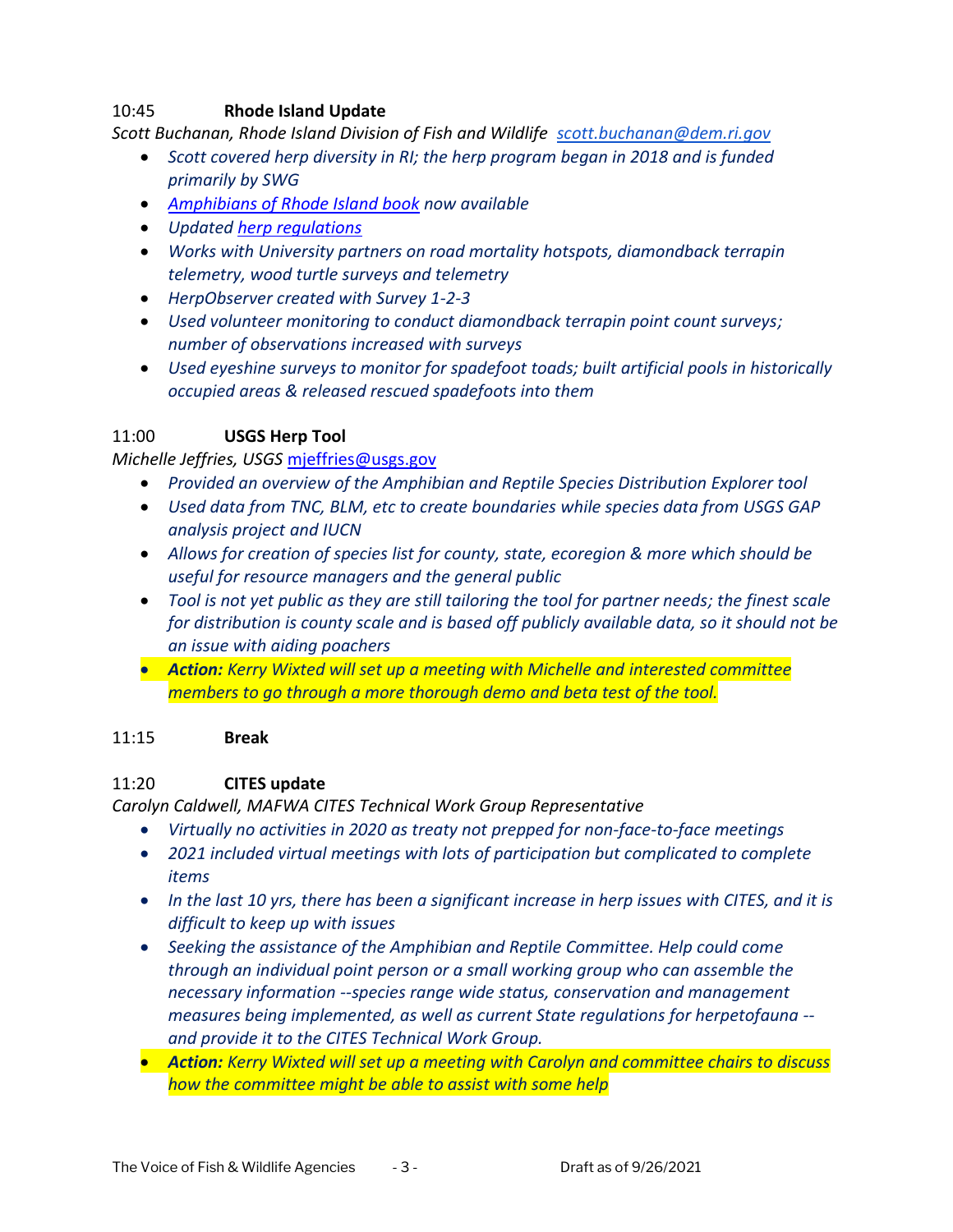# 11:25 **Collaborative to Combat the Illegal Trade in Turtles (CCITT) Update &**

#### **Discussion**

*Scott Buchanan, Rhode Island Division of Fish and Wildlife*

- *Covered history, mission, and workgroups associated with CCITT*
- *Encouraged participants to join CCITT:*  [https://docs.google.com/forms/d/e/1FAIpQLScDN-](https://docs.google.com/forms/d/e/1FAIpQLScDN-AmYzSckZ2G9GCod3aBb4Kcx5BGuQ0IhyzuQmw2BtwoYg/viewform?fbclid=IwAR3obS-3ODcfYvjc_h2I2mOUoZDUf8E4rOP4TRTIrH9xofwi0vL7bBLSTQc)[AmYzSckZ2G9GCod3aBb4Kcx5BGuQ0IhyzuQmw2BtwoYg/viewform?fbclid=IwAR3](https://docs.google.com/forms/d/e/1FAIpQLScDN-AmYzSckZ2G9GCod3aBb4Kcx5BGuQ0IhyzuQmw2BtwoYg/viewform?fbclid=IwAR3obS-3ODcfYvjc_h2I2mOUoZDUf8E4rOP4TRTIrH9xofwi0vL7bBLSTQc) [obS-3ODcfYvjc\\_h2I2mOUoZDUf8E4rOP4TRTIrH9xofwi0vL7bBLSTQc](https://docs.google.com/forms/d/e/1FAIpQLScDN-AmYzSckZ2G9GCod3aBb4Kcx5BGuQ0IhyzuQmw2BtwoYg/viewform?fbclid=IwAR3obS-3ODcfYvjc_h2I2mOUoZDUf8E4rOP4TRTIrH9xofwi0vL7bBLSTQc)
- *Posed questions to the group to see who was a member, what barriers do they face with law enforcement engagement, and what successes they might have*
	- o *Drew Dittmer (Utah) has a set amount contract with a private herpeculturist to deal with confiscated herps; many of the zoos cannot take on the volumes of animals and have concerns about disease; some of the barriers he has noted include the need for species ID training & he has suggested the use of iNaturalist to assist with field ID by officers. The contract funding is provided by the native species section.*
	- o *Michelle Christman (PARC) mentioned that there are different types of confiscation to consider: confiscation with an active case and confiscation with forfeiture; she mentioned it was important to facilitate relationships and connections before there is a need*
	- o *Brad O'Hanlon (Florida) mentioned he has had success working with champions within law enforcement; he created paper and electronic guides to species ID and has provided them for others to view*
	- o *Grant (Florida) mentioned that there was a need for more outreach and awareness as well as a continuation of communications, particularly with a focus on time of year trends; some of the barriers include lack of education materials and comfort level with identification*
- 11:50 **Model Policy for Conservation of Turtles and Other Priority Actions**  *Gordon Batcheller, Administrator of the Legal Strategies Advisory Committee, "Think Tank"*

# *[gordon.batcheller@gmail.com](mailto:gordon.batcheller@gmail.com)*

- *The "Think Tank" is designed to contemplate broad conservation issues. They work on solutions and outcomes to advance conservation. They don't make policies but pose ideas and products.*
- *Gordon reviewed Model Statutory Language document with committee and suggested adopting language as part of an AFWA resolution to combat the illegal trade in turtles*
- *Action: The Committee will work in conjunction with legal and law enforcement committees to address illegal turtle trade with the goal of drafting a resolution for committees to review and revise at the North American conference.*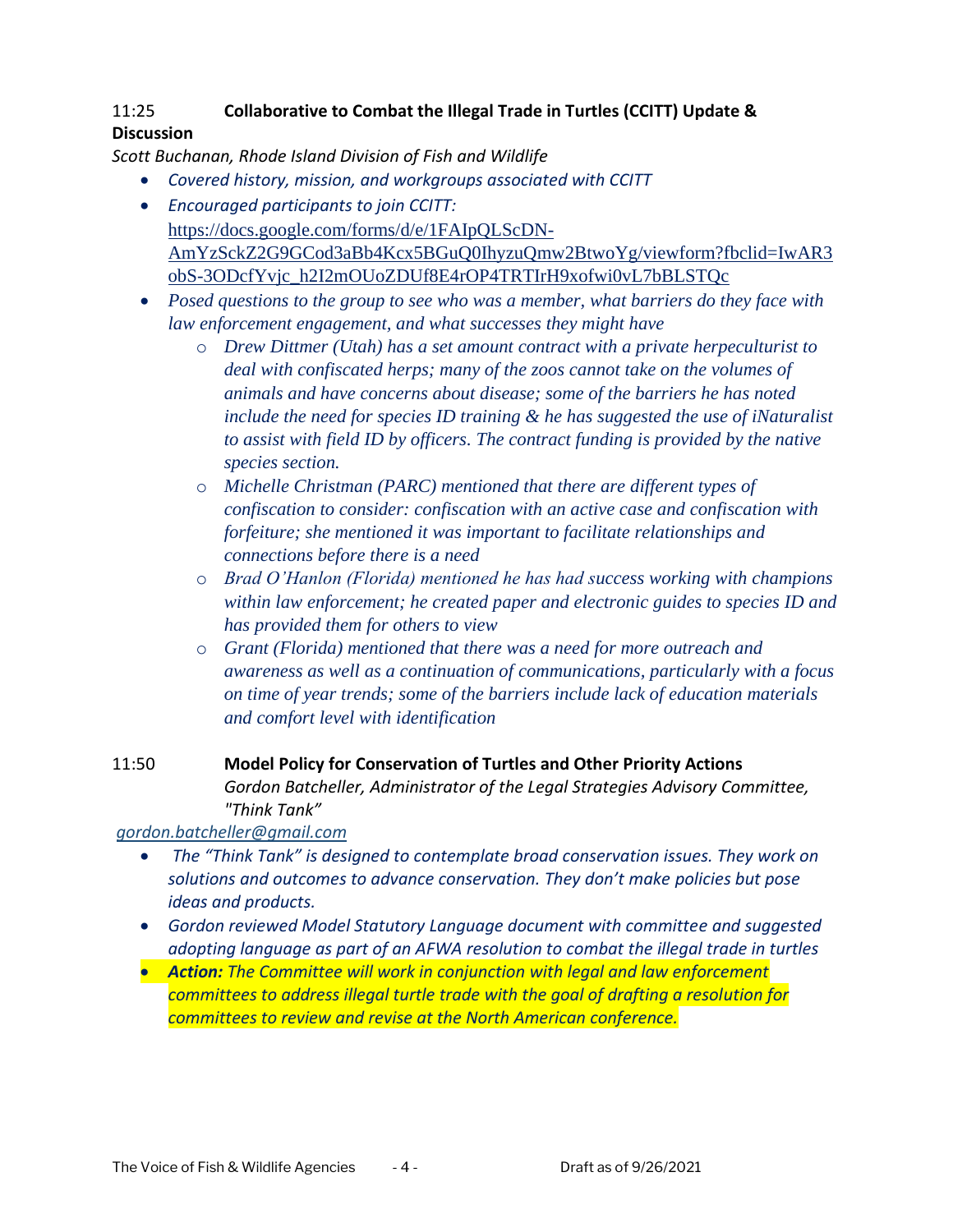#### 12:00 **Committee Work Plan Discussion**

*David Golden, New Jersey Division of Fish and Wildlife*

*Review of 2020-2021 Objectives:* 

- *Objective #1 to hire state coordinator was accomplished in July 2021.*
- *Objectives #2 & 3 to plan a joint session with the AFWA LE Committee in the coming year to discuss amphibian and reptile trafficking trends with the PARC Turtle Networking Team were partially accomplished with a 1 hr training workshop in March 2021 at the North American meeting.*
- *It was decided that Objective #4 was no longer a priority for the committee, but discussion did include providing possible outreach from the PARC Disease Task Team.*

# *2021-2022 Objectives:*

- *1. Lead formation of a Bsal working group to coordinate with the federal Bsal taskforce. The working group will explore options for increasing Bsal awareness and developing an early detection protocol using the Bsal strategic plan.*
- *2. Plan regional workshops to address illegal turtle trade. Work with the AFWA Law Enforcement and Legal committees to design a draft resolution on the illegal turtle trade and adoption of model statutory for conservation of amphibian and reptile species.*
- *3. Work with CITES Technical Work Group to provide amphibian and reptile information as needed.*
- *4. Coordinate with the PARC Disease Task Team to provide learning opportunities for committee members on herpetological diseases.*

# 12:20 **Partner and State Roundtable**

*Federal, state, and partner updates*

- *Kate Parsons (Ohio): Midwest PARC conference is virtual and free this year https://www.mwparc.org/copy-of-products Oct 1-2. Reptiles of Ohio can also be found here<https://www.ohiobiologicalsurvey.org/publications/>*
- *Tom Jones (Arizona): Cristina Jones is now with FWS, and the turtle project coordinator position is now open.*
- *Carol Hall (Minnesota): We are embarking on a Wood Turtle eDNA pilot project to improve our understanding of their distribution in SE MN (particularly tributaries that have had little-to-no surveys). We accomplished eliminating Softshell turtles from commercial harvest. Currently working on developing a Blanding's Turtle monitoring initiative at a significant population in SE MN.*
- *Michelle Christman (PARC): VA Museum of Natural History is hiring an Assistant Curator of Herpetology:<https://www.vmnh.net/about/careers>*
- *Craig Martin (USFWS) brought up the American Rescue Plan Act and the fact that agencies can list species that might bring disease into the states. The focus is primarily on birds and mammals, but herps might be part of the global horizon scan for novel pathogens.*
- *Brad O'Hanlon (Florida): Currently monitoring the turtle bunyavirus [\(https://myfwc.com/wildlifehabitats/wildlife/freshwater-turtles/tbv/\)](https://myfwc.com/wildlifehabitats/wildlife/freshwater-turtles/tbv/) which has 100% mortality and is currently found in the St. Johns watershed. A paper is ready for publication on this subject. Florida is also currently revising terrapin collection rules but is receiving pushback from the reptile industry.*